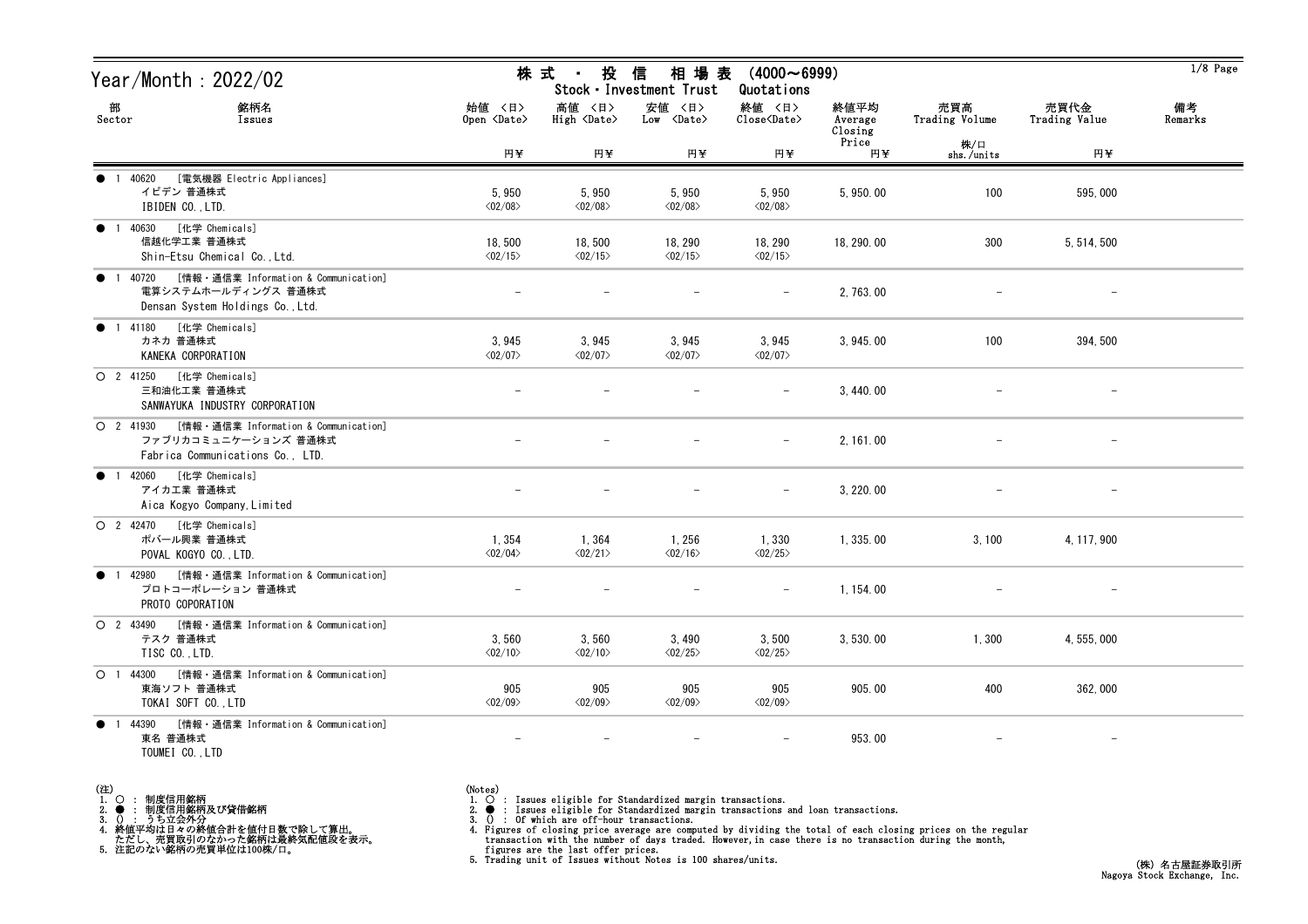| Year/Month : 2022/02                                                                                                |                                  | 株 式<br>投<br>$\sim 10^{-1}$            | 信<br>相 場 表<br>Stock · Investment Trust | $(4000 \sim 6999)$<br>Quotations                             |                            |                       |                          | $2/8$ Page    |
|---------------------------------------------------------------------------------------------------------------------|----------------------------------|---------------------------------------|----------------------------------------|--------------------------------------------------------------|----------------------------|-----------------------|--------------------------|---------------|
| 部<br>銘柄名<br>Sector<br>Issues                                                                                        | 始値 〈日〉<br>Open <date></date>     | 高値 〈日〉<br>$High \langle Date \rangle$ | 安値 〈日〉<br>$Low \langle Date \rangle$   | 終値 〈日〉<br>$\widehat{\text{Close}}\langle \text{Date}\rangle$ | 終値平均<br>Average<br>Closing | 売買高<br>Trading Volume | 売買代金<br>Trading Value    | 備考<br>Remarks |
|                                                                                                                     | 円¥                               | 円半                                    | 円半                                     | 円半                                                           | Price<br>円半                | 株/口<br>shs./units     | 円半                       |               |
| [化学 Chemicals]<br>$O$ 1 44630<br>日華化学 普通株式<br>NICCA CHEMICAL CO., LTD.                                              |                                  |                                       |                                        |                                                              | 747.00                     |                       | $\overline{\phantom{m}}$ |               |
| [医薬品 Pharmaceutical]<br><b>1</b> 45020<br>武田薬品工業 普通株式<br>Takeda Pharmaceutical Company Limited                      | 3,470<br>$\langle 02/21 \rangle$ | 3,470<br>$\langle 02/21 \rangle$      | 3,470<br>$\langle 02/21 \rangle$       | 3,470<br>$\langle 02/21 \rangle$                             | 3, 470.00                  | 100                   | 347,000                  |               |
| [医薬品 Pharmaceutical]<br>1 45300<br>$\bullet$<br>久光製薬 普通株式<br>HISAMITSU PHARMACEUTICAL CO., INC.                     |                                  |                                       |                                        |                                                              | 3,660.00                   |                       | $\overline{\phantom{m}}$ |               |
| 46580 [サービス業 Services]<br>$\bullet$ 1<br>日本空調サービス 普通株式<br>Nippon Air Conditioning Services Co., Ltd.                |                                  |                                       |                                        | $\overline{\phantom{m}}$                                     | 794.00                     |                       | -                        |               |
| 1 46810 [サービス業 Services]<br>$\bullet$<br>リゾートトラスト 普通株式<br>RESORTTRUST, INC.                                         |                                  |                                       |                                        | $\overline{\phantom{m}}$                                     | 1, 942.00                  |                       | -                        |               |
| O 2 46910 [サービス業 Services]<br>ワシントンホテル 普通株式<br>WASHINTON HOTEL CORPORATION                                          |                                  |                                       |                                        | $\overline{\phantom{m}}$                                     | 659.00                     |                       | $\overline{\phantom{m}}$ |               |
| 1 47320 [サービス業 Services]<br>$\bullet$<br>ユー・エス・エス 普通株式<br>USS Co., Ltd.                                             |                                  |                                       |                                        |                                                              | 1,904.00                   |                       |                          |               |
| [石油・石炭製品 Oil & Coal Products]<br>$\bullet$<br>50200<br>$\overline{1}$<br>ENEOSホールディングス 普通株式<br>ENEOS Holdings, Inc. | 461.3<br>$\langle 02/02 \rangle$ | 469.9<br>$\langle 02/15 \rangle$      | 448<br>$\langle 02/25 \rangle$         | 448<br>$\langle 02/25 \rangle$                               | 462.59                     | 3,800                 | 1, 758, 150              |               |
| ● 1 51910 [ゴム製品 Rubber Products]<br>住友理工 普通株式<br>Sumitomo Riko Company Limited                                      |                                  |                                       |                                        |                                                              | 628.00                     |                       | $\overline{\phantom{0}}$ |               |
| ● 1 52040 [ガラス・土石製品 Glass & Ceramics Products]<br>石塚硝子 普通株式<br>ISHIZUKA GLASS CO., LTD.                             |                                  |                                       |                                        | $-$                                                          | 2, 073.00                  |                       |                          |               |
| ● 1 53310 [ガラス・土石製品 Glass & Ceramics Products]<br>ノリタケカンパニーリミテド 普通株式<br>NORITAKE CO., LIMITED                       |                                  |                                       |                                        | $\overline{\phantom{m}}$                                     | 4, 570, 00                 |                       |                          |               |
| 53320 [ガラス・土石製品 Glass & Ceramics Products]<br>$\bullet$ 1<br>TOTO 普通株式<br>TOTO LTD.                                 | 4,915<br>$\langle 02/17 \rangle$ | 4,995<br>$\langle 02/18 \rangle$      | 4,915<br>$\langle 02/17 \rangle$       | 4,995<br>$\langle 02/18 \rangle$                             | 4, 955.00                  | 300                   | 1, 482, 500              |               |

(注)<br>1. ○<br>2. ●<br>3. ① 1. ○ : 制度信用銘柄

2. ● : 制度信用銘柄及び貸借銘柄<br>3. () : うち立会外分<br>4. 終値平均は日々の終値合計を値付日数で除して算出。<br>ただし、売買取引のなかった銘柄は最終気配値段を表示。<br>5. 注記のない銘柄の売買単位は100株/口。

(Notes)<br>1. ○ : Issues eligible for Standardized margin transactions.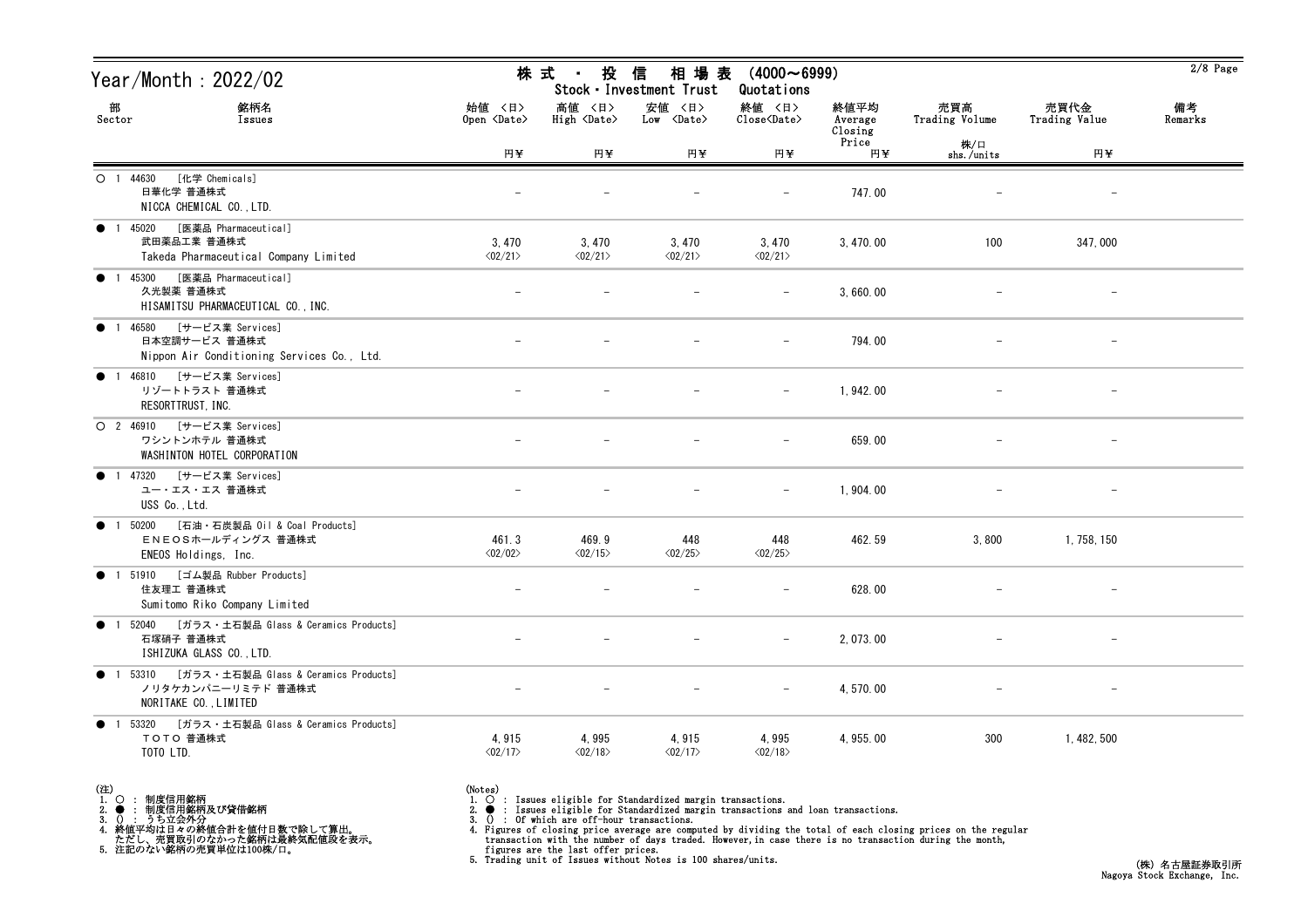| Year/Month : 2022/02                                                                                   |                                   | 株 式<br>投<br>$\sim 10^{-11}$       | 相 場 表<br>信<br>Stock · Investment Trust | $(4000 \sim 6999)$<br>Quotations                             |                            |                       |                                 | $3/8$ Page    |
|--------------------------------------------------------------------------------------------------------|-----------------------------------|-----------------------------------|----------------------------------------|--------------------------------------------------------------|----------------------------|-----------------------|---------------------------------|---------------|
| 部<br>銘柄名<br>Sector<br>Issues                                                                           | 始值 〈日〉<br>Open <date></date>      | 高値 〈日〉<br>High <date></date>      | 安値 〈日〉<br>$Low \langle Date \rangle$   | 終値 〈日〉<br>$\overline{\text{Close}}\langle\text{Date}\rangle$ | 終値平均<br>Average<br>Closing | 売買高<br>Trading Volume | 売買代金<br>Trading Value           | 備考<br>Remarks |
|                                                                                                        | 円半                                | 円半                                | 円半                                     | 円半                                                           | Price<br>円半                | 株/口<br>shs./units     | 円半                              |               |
| [ガラス・土石製品 Glass & Ceramics Products]<br>1 53330<br>日本碍子 普通株式<br>NGK INSULATORS, LTD.                   | 1,871<br>$\langle 02/18 \rangle$  | 1,871<br>$\langle 02/18 \rangle$  | 1,871<br>$\langle 02/18 \rangle$       | 1,871<br>$\langle 02/18 \rangle$                             | 1,871.00                   | 100                   | 187, 100                        |               |
| ● 1 53340 [ガラス・土石製品 Glass & Ceramics Products]<br>日本特殊陶業 普通株式<br>NGK SPARK PLUG CO., LTD.              | 2, 196<br>$\langle 02/09 \rangle$ | 2, 285<br>$\langle 02/10 \rangle$ | 2,043<br>$\langle 02/25 \rangle$       | 2,043<br>$\langle 02/25 \rangle$                             | 2, 174, 67                 | 500                   | 1, 109, 400                     |               |
| ● 2 53420 [ガラス・土石製品 Glass & Ceramics Products]<br>ジャニス工業 普通株式<br>Janis Ltd.                            | 481<br>$\langle 02/01 \rangle$    | 509<br>$\langle 02/14 \rangle$    | 481<br>$\langle 02/01 \rangle$         | 494<br>$\langle 02/28 \rangle$                               | 496.75                     | 4,400                 | 2, 202, 000                     |               |
| $O$ 2 53430<br>[ガラス・土石製品 Glass & Ceramics Products]<br>ニッコー 普通株式<br>NIKKO COMPANY                      | 147<br>$\langle 02/01 \rangle$    | 149<br>$\langle 02/02 \rangle$    | 145<br>$\langle 02/01 \rangle$         | 145<br>$\langle 02/28 \rangle$                               | 146.61                     | 67,000                | 9, 813, 100                     |               |
| 53440 [ガラス・土石製品 Glass & Ceramics Products]<br>$\bullet$<br>MARUWA 普通株式<br>MARUWA CO., LTD.             |                                   |                                   |                                        |                                                              | 14, 870, 00                |                       |                                 |               |
| ● 2 53560 [ガラス・土石製品 Glass & Ceramics Products]<br>美濃窯業 普通株式<br>MINO CERAMIC CO., LTD.                  | 393<br>$\langle 02/01 \rangle$    | 401<br>$\langle 02/09 \rangle$    | 375<br>$\langle 02/22 \rangle$         | 384<br>$\langle 02/28 \rangle$                               | 387.72                     | 101,000               | 38, 669, 200                    |               |
| 1 53840 [ガラス・土石製品 Glass & Ceramics Products]<br>$\bullet$<br>フジミインコーポレーテッド 普通株式<br>FUJIMI INCORPORATED |                                   |                                   |                                        |                                                              | 6, 770.00                  |                       |                                 |               |
| ○ 2 53860 [ガラス・土石製品 Glass & Ceramics Products]<br>鶴弥 普通株式<br>TSURUYA CO., LTD.                         |                                   |                                   |                                        | $\qquad \qquad -$                                            | 396.00                     |                       |                                 |               |
| 1 54010 [鉄 鋼 Iron & Steel]<br>$\bullet$<br>日本製鉄 普通株式<br>NIPPON STEEL CORPORATION                       | 1,958<br>$\langle 02/07 \rangle$  | 2,045<br>$\langle 02/10 \rangle$  | 1,958<br>$\langle 02/07 \rangle$       | 2,045<br>$\langle 02/10 \rangle$                             | 2, 001.50                  | 1,000                 | 2, 036, 300                     |               |
| ● 1 54060 [鉄 鋼 Iron & Steel]<br>神戸製鋼所 普通株式<br>Kobe Steel, Ltd.                                         | 554<br>$\langle 02/02 \rangle$    | 591<br>$\langle 02/10 \rangle$    | 554<br>$\langle 02/02 \rangle$         | 591<br>$\langle 02/10 \rangle$                               | 581.33                     | 2, 100                | 1, 231, 100                     |               |
| ● 1 54610 [鉄 鋼 Iron & Steel]<br>中部鋼鈑 普通株式<br>Chubu Steel Plate Co., Ltd.                               | 810<br>$\langle 02/01 \rangle$    | 847<br>$\langle 02/28 \rangle$    | 783<br>$\langle 02/02 \rangle$         | 843<br>$\langle 02/28 \rangle$                               | 817.83                     | 206, 800<br>(30, 000) | 168, 143, 700<br>(24, 300, 000) |               |
| 1 54710 [鉄 鋼 Iron & Steel]<br>$\bullet$<br>大同特殊鋼 普通株式<br>Daido Steel Co., Ltd.                         | $\overline{\phantom{a}}$          | $\overline{\phantom{m}}$          | $-$                                    | $-$                                                          | 4, 150.00                  |                       | $-$                             |               |

- (注)<br>1. ○<br>2. ●<br>3. ① 1. ○ : 制度信用銘柄
- 
- 2. : 制度信用銘柄及び貸借銘柄<br>3. () : うち立会外分<br>4. 終値平均は日々の終値合計を値付日数で除して算出。<br>ただし、売買取引のなかった銘柄は最終気配値段を表示。<br>5. 注記のない銘柄の売買単位は100株/口。

- (Notes)<br>1. : Issues eligible for Standardized margin transactions.
-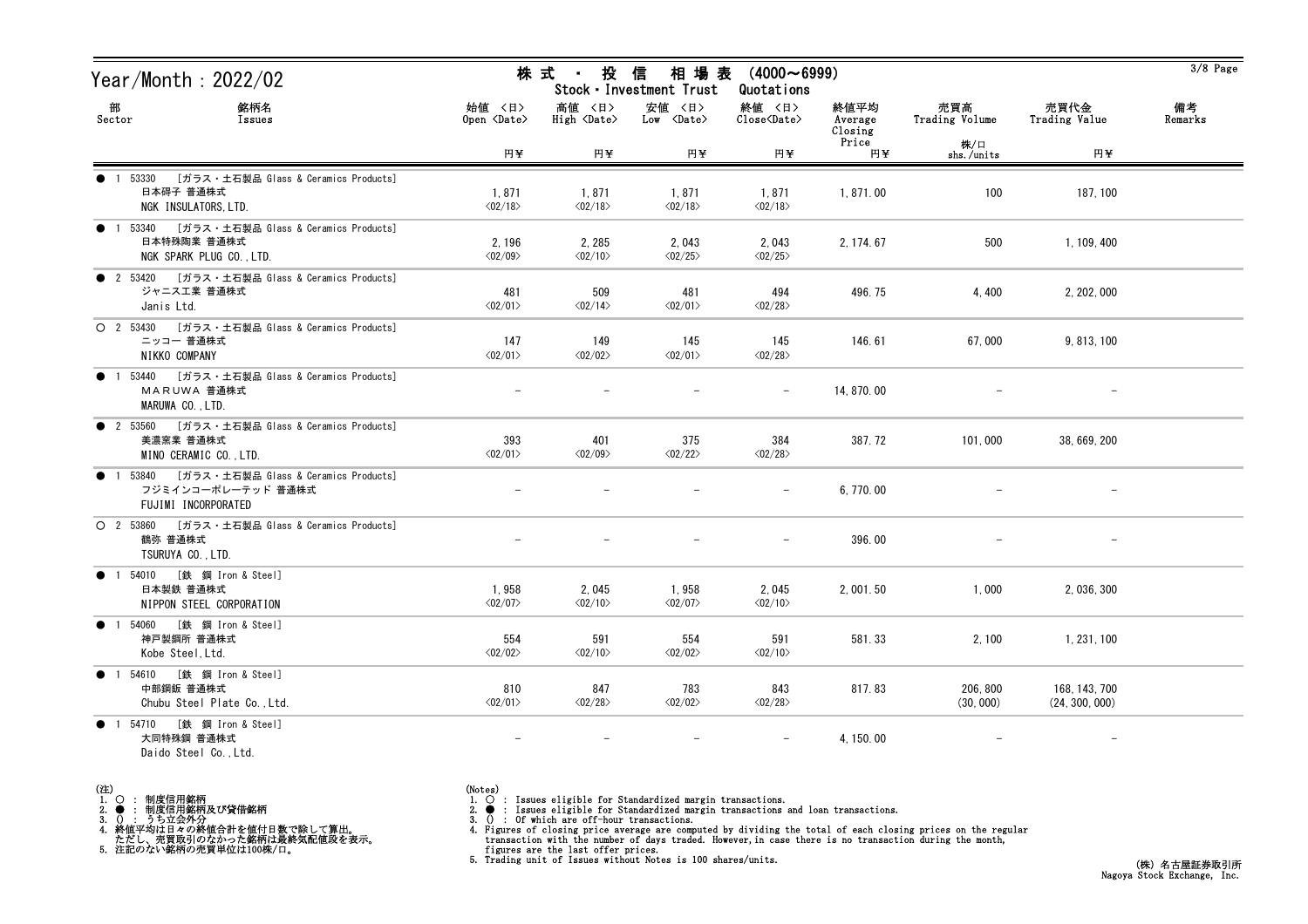| Year/Month : 2022/02                                                                          |                                  | 株 式<br>投<br>$\sim 10^{-11}$      | 信<br>相 場 表<br>Stock · Investment Trust | $(4000 \sim 6999)$<br>Quotations                   |                            |                       |                          | $4/8$ Page    |
|-----------------------------------------------------------------------------------------------|----------------------------------|----------------------------------|----------------------------------------|----------------------------------------------------|----------------------------|-----------------------|--------------------------|---------------|
| 部<br>銘柄名<br>Sector<br>Issues                                                                  | 始値 〈日〉<br>Open <date></date>     | 高値 〈日〉<br>High <date></date>     | 安値 〈日〉<br>$Low \langle Date \rangle$   | 終値 〈日〉<br>$\text{Close}\langle \text{Date}\rangle$ | 終値平均<br>Average<br>Closing | 売買高<br>Trading Volume | 売買代金<br>Trading Value    | 備考<br>Remarks |
|                                                                                               | 円半                               | 円半                               | 円半                                     | 円半                                                 | Price<br>円至                | 株/口<br>shs./units     | 円半                       |               |
| [鉄 鋼 Iron & Steel]<br>• 1 54820<br>愛知製鋼 普通株式<br>AICHI STEEL CORPORATION                       |                                  |                                  |                                        | $\overline{\phantom{0}}$                           | 2, 628.00                  |                       | $\qquad \qquad -$        |               |
| ● 2 56070 [鉄 鋼 Iron & Steel]<br>中央可鍛工業 普通株式<br>CHUO MALLEABLE IRON CO., LTD.                  | 423<br>$\langle 02/01 \rangle$   | 428<br>$\langle 02/03 \rangle$   | 408<br>$\langle 02/07 \rangle$         | 413<br>$\langle 02/28 \rangle$                     | 416.50                     | 66,000                | 27, 414, 000             |               |
| [非鉄金属 Nonferrous Metals]<br>$\bullet$ 1 57140<br>DOWAホールディングス 普通株式<br>DOWA HOLDINGS CO., LTD. |                                  |                                  |                                        |                                                    | 5, 210.00                  |                       |                          |               |
| [非鉄金属 Nonferrous Metals]<br>● 1 58020<br>住友電気工業 普通株式<br>Sumitomo Electric Industries, Ltd.    |                                  |                                  |                                        | $\overline{\phantom{0}}$                           | 1, 522. 50                 |                       |                          |               |
| ● 2 59180 [金属製品 Metal Products]<br>瀧上工業 普通株式<br>The Takigami Steel Construction Co., Ltd.     |                                  |                                  |                                        |                                                    | 5, 950.00                  |                       |                          |               |
| ● 1 59380 [金属製品 Metal Products]<br>LIXIL 普通株式<br>LIXIL Corporation                            |                                  |                                  |                                        | $\overline{\phantom{0}}$                           | 2, 555.00                  |                       | $\overline{\phantom{a}}$ |               |
| ● 1 59470 [金属製品 Metal Products]<br>リンナイ 普通株式<br>RINNAI CORPORATION                            |                                  |                                  |                                        |                                                    | 9, 420.00                  |                       |                          |               |
| O 2 59790 [金属製品 Metal Products]<br>カネソウ 普通株式<br>KANESO CO., LTD.                              | 3,930<br>$\langle 02/03 \rangle$ | 3,950<br>$\langle 02/15 \rangle$ | 3,930<br>$\langle 02/03 \rangle$       | 3,945<br>$\langle 02/28 \rangle$                   | 3,942.50                   | 600                   | 2, 365, 500              |               |
| O 2 59840 [金属製品 Metal Products]<br>兼房 普通株式<br>KANEFUSA CORPORATION                            |                                  |                                  |                                        |                                                    | 698.00                     |                       | $\overline{\phantom{m}}$ |               |
| ● 1 59920 [金属製品 Metal Products]<br>中央発條 普通株式<br>CHUO SPRING CO., LTD.                         |                                  |                                  |                                        | $-$                                                | 808.00                     |                       |                          |               |
| [金属製品 Metal Products]<br>$O$ 2 59930<br>知多鋼業 普通株式<br>CHITA KOGYO CO., LTD.                    | 683<br>$\langle 02/01 \rangle$   | 696<br>$\langle02/02\rangle$     | 670<br>$\langle 02/01 \rangle$         | 679<br>$\langle 02/28 \rangle$                     | 685.22                     | 20,600                | 14, 034, 100             |               |
| [金属製品 Metal Products]<br>O 2 59940<br>ファインシンター 普通株式<br>FINE SINTER CO., LTD.                  | $\overline{\phantom{m}}$         |                                  | $\overline{\phantom{0}}$               | $\overline{\phantom{0}}$                           | 1, 477.00                  |                       | $\overline{\phantom{m}}$ |               |

- (注)<br>1. ○<br>2. ●<br>3. ① 1. ○ : 制度信用銘柄
- 
- 2. : 制度信用銘柄及び貸借銘柄<br>3. () : うち立会外分<br>4. 終値平均は日々の終値合計を値付日数で除して算出。<br>ただし、売買取引のなかった銘柄は最終気配値段を表示。<br>5. 注記のない銘柄の売買単位は100株/口。

(Notes)<br>1. ○ : Issues eligible for Standardized margin transactions.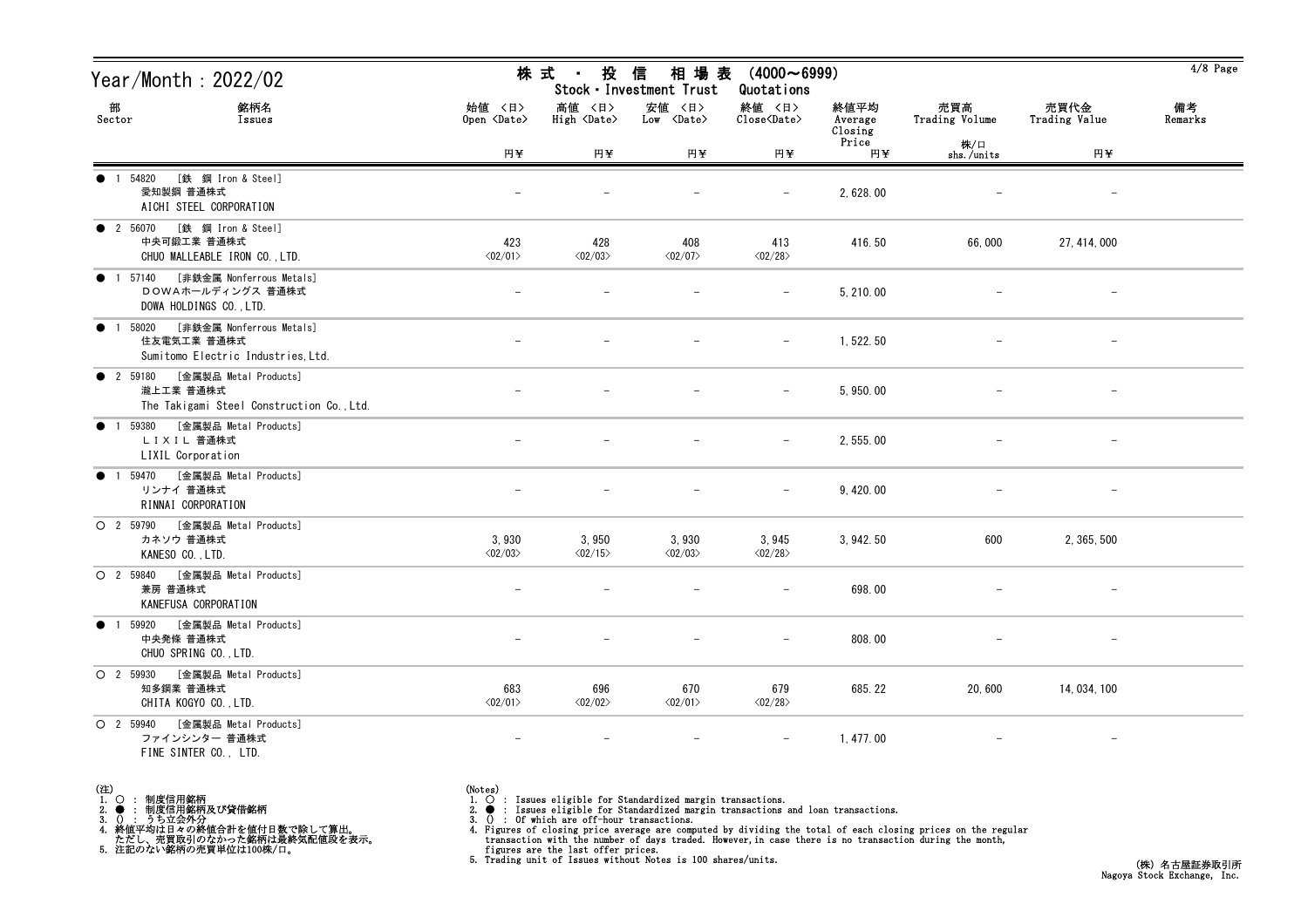| Year/Month : 2022/02                                                                       |                                  | 信<br>株 式<br>投<br>相 場 表<br>$(4000 \sim 6999)$<br>$\mathbf{u}$<br>Stock · Investment Trust<br>Quotations |                                  |                                  |                            |                       |                          |                           |  |
|--------------------------------------------------------------------------------------------|----------------------------------|--------------------------------------------------------------------------------------------------------|----------------------------------|----------------------------------|----------------------------|-----------------------|--------------------------|---------------------------|--|
| 部<br>銘柄名<br>Sector<br>Issues                                                               | 始值 〈日〉<br>Open <date></date>     | 高値 〈日〉<br>High <date></date>                                                                           | 安値 〈日〉<br>Low <date></date>      | 終値 〈日〉<br>Close <date></date>    | 終値平均<br>Average<br>Closing | 売買高<br>Trading Volume | 売買代金<br>Trading Value    | 備考<br>Remarks             |  |
|                                                                                            | 円半                               | 円半                                                                                                     | 円半                               | 円半                               | Price<br>円¥                | 株/口<br>shs./units     | 円半                       |                           |  |
| [サービス業 Services]<br>$O$ 1 60360<br>KeePer技研 普通株式<br>KeePer Technical Laboratory Co., Ltd.  |                                  |                                                                                                        |                                  |                                  | 2, 153.00                  |                       |                          |                           |  |
| ● 1 60550 [サービス業 Services]<br>ジャパンマテリアル 普通株式<br>JAPAN MATERIAL Co., Ltd.                   |                                  |                                                                                                        |                                  | $-$                              | 1,674.00                   |                       | $\overline{\phantom{a}}$ |                           |  |
| [機 械 Machinery]<br>$\bullet$ 1 61030<br>オークマ 普通株式<br>OKUMA Corporation                     | 4,820<br>$\langle 02/18 \rangle$ | 4,820<br>$\langle 02/18 \rangle$                                                                       | 4,820<br>$\langle 02/18 \rangle$ | 4,820<br>$\langle 02/18 \rangle$ | 4, 820.00                  | 100                   | 482,000                  |                           |  |
| ● 2 61110 [機 械 Machinery]<br>旭精機工業 普通株式<br>ASAHI-SEIKI MANUFACTURING CO., LTD.             | 1,993<br>$\langle 02/02 \rangle$ | 2, 150<br>$\langle 02/07 \rangle$                                                                      | 1,952<br>$\langle 02/08 \rangle$ | 2,081<br>$\langle 02/28 \rangle$ | 2, 031.06                  | 16,800                | 34, 255, 700             |                           |  |
| [機 械 Machinery]<br>• 1 61340<br>FUJI 普通株式<br>FUJI CORPORATION                              | 2,481<br>$\langle 02/18 \rangle$ | 2, 481<br>$\langle 02/18 \rangle$                                                                      | 2,481<br>$\langle 02/18 \rangle$ | 2,481<br>$\langle 02/18 \rangle$ | 2, 481.00                  | 200                   | 496, 200                 |                           |  |
| [機 械 Machinery]<br>• 1 61360<br>オーエスジー 普通株式<br>OSG Corporation                             |                                  |                                                                                                        |                                  | $\overline{\phantom{m}}$         | 1,915.00                   |                       | $\qquad \qquad -$        |                           |  |
| ● 2 61420 [機 械 Machinery]<br>富士精工 普通株式<br>FUJI SEIKO LIMITED                               | 1,322<br>$\langle 02/02 \rangle$ | 1,389<br>$\langle 02/15 \rangle$                                                                       | 1,321<br>$\langle 02/02 \rangle$ | 1,321<br>$\langle 02/28 \rangle$ | 1, 349.47                  | 8,500                 | 11, 502, 800             |                           |  |
| ● 1 62010 [輸送用機器 Transportation Equipment]<br>豊田自動織機 普通株式<br>TOYOTA INDUSTRIES CORPORATION | 8,860<br>$\langle 02/01 \rangle$ | 9, 140<br>$\langle 02/18 \rangle$                                                                      | 8,860<br>$\langle 02/01 \rangle$ | 9,140<br>$\langle 02/18 \rangle$ | 8, 966. 67                 | 300                   | 2,690,000                |                           |  |
| ● 1 62030 [機 械 Machinery]<br>豊和工業 普通株式<br>Howa Machinery, Ltd.                             |                                  |                                                                                                        |                                  |                                  | 820.00                     |                       |                          |                           |  |
| O 2 62670 [機 械 Machinery]<br>ゼネラルパッカー 普通株式<br>GENERAL PACKER Co., LTD.                     |                                  |                                                                                                        |                                  | $-$                              | 2, 599.00                  |                       |                          |                           |  |
| 2 62710 [機 械 Machinery]<br>ニッセイ 普通株式<br>NISSEI CORPORATION                                 |                                  |                                                                                                        |                                  | $-$                              | 1, 495.00                  |                       | $ \,$                    | 上場廃止 Removal (2022/02/14) |  |
| ● 1 62930 [機 械 Machinery]<br>日精樹脂工業 普通株式<br>NISSEI PLASTIC INDUSTRIAL CO., LTD.            |                                  |                                                                                                        | $\overline{\phantom{a}}$         | $-$                              | 1, 017.00                  |                       | $-$                      |                           |  |

(注) 1. ○ : 制度信用銘柄 2. ● : 制度信用銘柄及び貸借銘柄<br>3. () : うち立会外分<br>4. 終値平均は日々の終値合計を値付日数で除して算出。<br>ただし、売買取引のなかった銘柄は最終気配値段を表示。<br>5. 注記のない銘柄の売買単位は100株/口。

(Notes)<br>1. ○ : Issues eligible for Standardized margin transactions.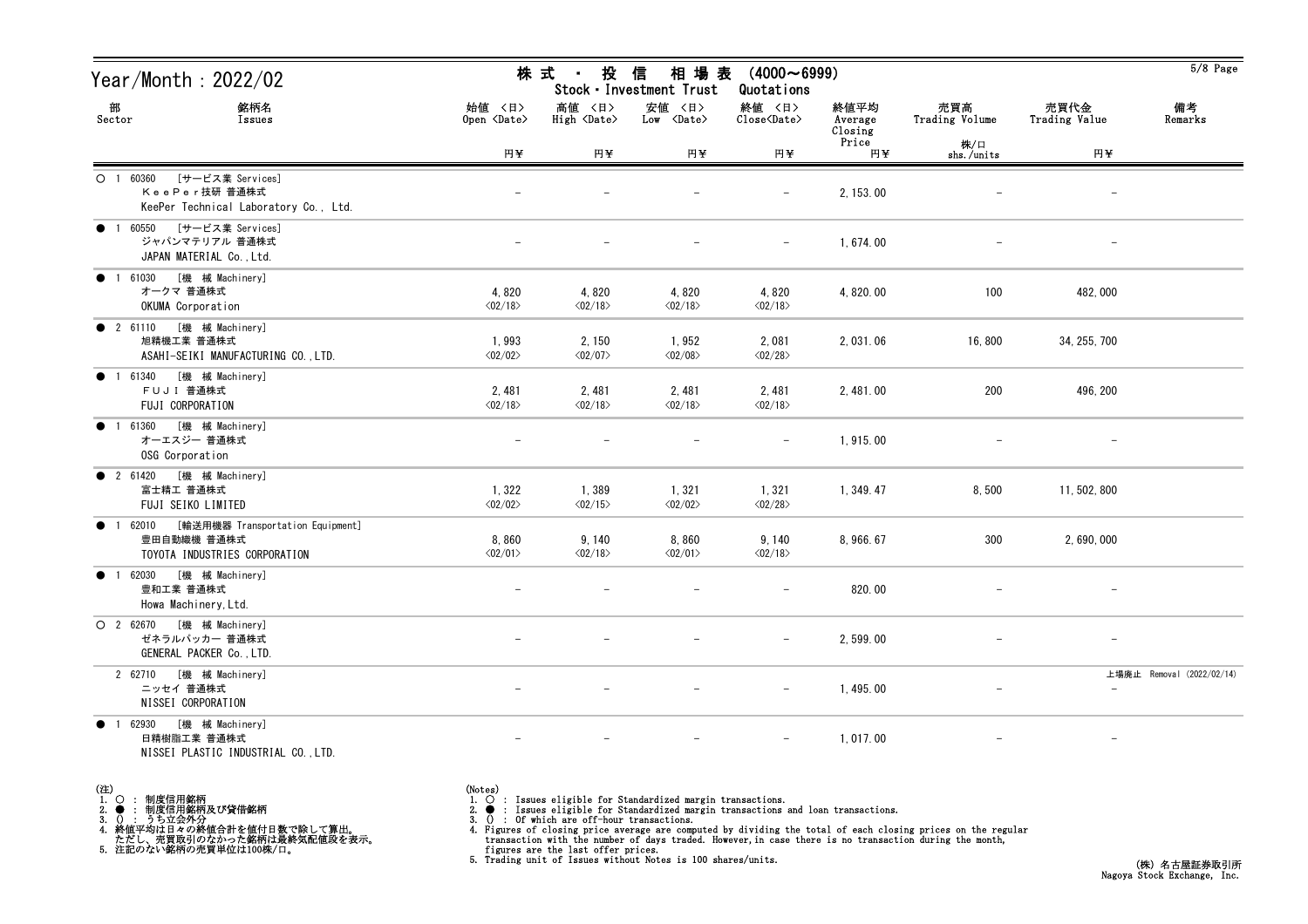| Year/Month : 2022/02                                                             |                                | 株式 ・ 投信                               | 相 場 表<br>Stock · Investment Trust    | $(4000 \sim 6999)$<br>Quotations                   |                            |                          |                                 | $6/8$ Page    |
|----------------------------------------------------------------------------------|--------------------------------|---------------------------------------|--------------------------------------|----------------------------------------------------|----------------------------|--------------------------|---------------------------------|---------------|
| 部<br>銘柄名<br>Sector<br>Issues                                                     | 始値 〈日〉<br>Open <date></date>   | 高値 〈日〉<br>$High \langle Date \rangle$ | 安値 〈日〉<br>$Low \langle Date \rangle$ | 終値 〈日〉<br>$\text{Close}\langle \text{Date}\rangle$ | 終値平均<br>Average<br>Closing | 売買高<br>Trading Volume    | 売買代金<br>Trading Value           | 備考<br>Remarks |
|                                                                                  | 円半                             | 円半                                    | 円半                                   | 円半                                                 | Price<br>円半                | 株/口<br>shs./units        | 円半                              |               |
| [機 械 Machinery]<br>• 2 62950<br>富士変速機 普通株式<br>FUJI HENSOKUKI CO., LTD.           | 288<br>$\langle 02/01 \rangle$ | 303<br>$\langle 02/03 \rangle$        | 287<br>$\langle 02/01 \rangle$       | 291<br>$\langle 02/25 \rangle$                     | 296.29                     | 35, 100                  | 10, 409, 600                    |               |
| ● 1 63250 [機 械 Machinery]<br>タカキタ 普通株式<br>TAKAKITA CO., LTD.                     | $\overline{\phantom{m}}$       |                                       |                                      | $\overline{\phantom{m}}$                           | 611.00                     | $\overline{\phantom{m}}$ | $\hspace{0.1mm}-\hspace{0.1mm}$ |               |
| [機 械 Machinery]<br>$\bullet$ 1 63390<br>新東工業 普通株式<br>Sintokogio, Ltd.            | 691<br>$\langle 02/02 \rangle$ | 691<br>$\langle 02/02 \rangle$        | 691<br>$\langle 02/02 \rangle$       | 691<br>$\langle 02/02 \rangle$                     | 691.00                     | 200                      | 138, 200                        |               |
| [機 械 Machinery]<br>• 1 63400<br>澁谷工業 普通株式<br>SHIBUYA KOGYO CO., LTD.             | $\qquad \qquad -$              |                                       |                                      | $\overline{\phantom{m}}$                           | 2, 465.00                  |                          |                                 |               |
| ● 2 63420 [機 械 Machinery]<br>太平製作所 普通株式<br>Taihei Machinery Works, Limited       |                                |                                       |                                      |                                                    | 1,611.00                   |                          |                                 |               |
| ● 1 63450 [機 械 Machinery]<br>アイチコーポレーション 普通株式<br>AICHI CORPORATION               |                                |                                       |                                      | $\overline{\phantom{a}}$                           | 880.00                     |                          | $\hspace{0.1mm}-\hspace{0.1mm}$ |               |
| [機 械 Machinery]<br>$O$ 2 63460<br>キクカワエンタープライズ 普通株式<br>KIKUKAWA ENTERPRISE, INC. |                                |                                       |                                      |                                                    | 4, 055.00                  |                          |                                 |               |
| [機 械 Machinery]<br><b>1</b> 64070<br>CKD 普通株式<br>CKD Corporation                 |                                |                                       |                                      | $\overline{\phantom{m}}$                           | 1,982.00                   |                          | $\overline{\phantom{m}}$        |               |
| ● 1 64300 [機 械 Machinery]<br>ダイコク電機 普通株式<br>DAIKOKU DENKI CO., LTD.              |                                |                                       |                                      |                                                    | 1, 248.00                  |                          |                                 |               |
| ● 2 64390 [機 械 Machinery]<br>中日本鋳工 普通株式<br>NAKANIPPON CASTING CO., LTD.          | 500<br>$\langle 02/01 \rangle$ | 520<br>$\langle 02/25 \rangle$        | 497<br>$\langle 02/14 \rangle$       | 518<br>$\langle02/28\rangle$                       | 508.07                     | 8,200                    | 4, 152, 600                     |               |
| ● 1 64480 [電気機器 Electric Appliances]<br>ブラザー工業 普通株式<br>BROTHER INDUSTRIES, LTD.  | $\overline{\phantom{m}}$       |                                       | $\overline{\phantom{m}}$             | $\overline{\phantom{m}}$                           | 2,086.00                   |                          |                                 |               |
| ● 1 64650 [機械 Machinery]<br>ホシザキ 普通株式<br>HOSHIZAKI CORPORATION                   | $\qquad \qquad -$              | $\overline{\phantom{m}}$              | $\overline{\phantom{m}}$             | $-$                                                | 7,980.00                   | $-$                      | $\hspace{0.1mm}-\hspace{0.1mm}$ |               |

(注) 1. ○ : 制度信用銘柄

2. ● : 制度信用銘柄及び貸借銘柄<br>3. () : うち立会外分<br>4. 終値平均は日々の終値合計を値付日数で除して算出。<br>ただし、売買取引のなかった銘柄は最終気配値段を表示。<br>5. 注記のない銘柄の売買単位は100株/口。

(Notes)<br>1. ○ : Issues eligible for Standardized margin transactions.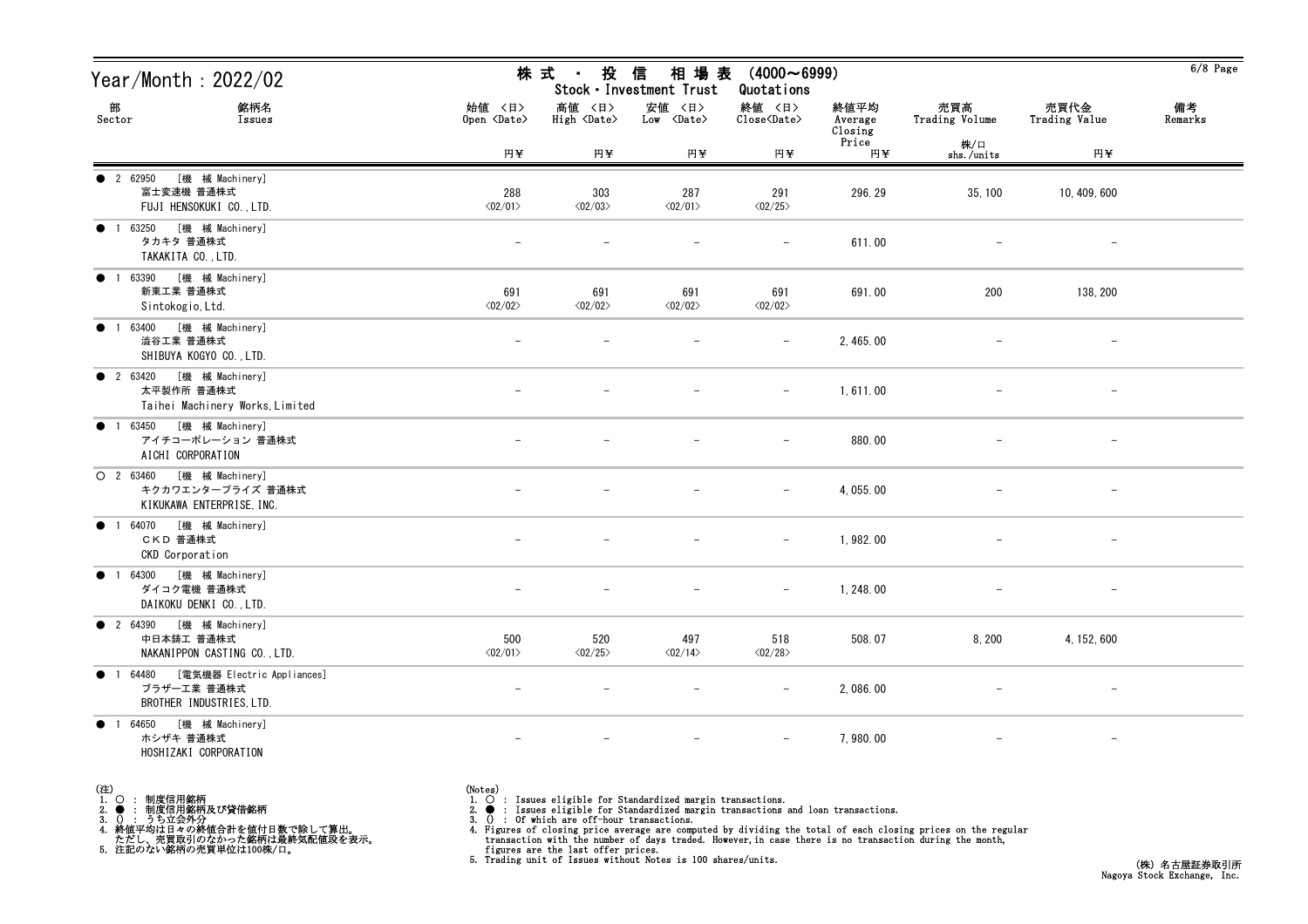| Year/Month : 2022/02                                                                                    |                                  | 株 式 ・                             | 投 信<br>相 場 表<br>Stock · Investment Trust | $(4000 \sim 6999)$<br>Quotations                   |                            |                       |                          | $7/8$ Page    |
|---------------------------------------------------------------------------------------------------------|----------------------------------|-----------------------------------|------------------------------------------|----------------------------------------------------|----------------------------|-----------------------|--------------------------|---------------|
| 部<br>銘柄名<br>Sector<br>Issues                                                                            | 始値 〈日〉<br>Open <date></date>     | 高値 〈日〉<br>High <date></date>      | 安値 〈日〉<br>$Low \langle Date \rangle$     | 終値 〈日〉<br>$\text{Close}\langle \text{Date}\rangle$ | 終値平均<br>Average<br>Closing | 売買高<br>Trading Volume | 売買代金<br>Trading Value    | 備考<br>Remarks |
|                                                                                                         | 円半                               | 円半                                | 円半                                       | 円半                                                 | Price<br>円半                | 株/口<br>shs./units     | 円半                       |               |
| ● 1 64700<br>[機 械 Machinery]<br>大豊工業 普通株式<br>TAIHO KOGYO CO., LTD.                                      | 777<br>$\langle 02/01 \rangle$   | 777<br>$\langle 02/01 \rangle$    | 777<br>$\langle 02/01 \rangle$           | 777<br>$\langle 02/01 \rangle$                     | 777.00                     | 100                   | 77, 700                  |               |
| ● 1 64730 [機 械 Machinery]<br>ジェイテクト 普通株式<br>JTEKT Corporation                                           | 1,045<br>$\langle 02/18 \rangle$ | 1,045<br>$\langle 02/18 \rangle$  | 1,045<br>$\langle 02/18 \rangle$         | 1,045<br>$\langle 02/18 \rangle$                   | 1, 045.00                  | 100                   | 104, 500                 |               |
| 1 65010 [電気機器 Electric Appliances]<br>$\bullet$<br>日立製作所 普通株式<br>Hitachi, Ltd.                          | 5,856<br>$\langle 02/02 \rangle$ | 6, 100<br>$\langle 02/17 \rangle$ | 5,540<br>$\langle02/25\rangle$           | 5,600<br>$\langle 02/25 \rangle$                   | 5, 909.00                  | 3,200                 | 18, 974, 300             |               |
| [電気機器 Electric Appliances]<br>65020<br>$\bullet$<br>$\overline{1}$<br>東芝 普通株式<br>TOSHIBA CORPORATION    | 4,755<br>$\langle 02/07 \rangle$ | 4,755<br>$\langle 02/07 \rangle$  | 4,420<br>$\langle 02/15 \rangle$         | 4,420<br>$\langle 02/15 \rangle$                   | 4, 582. 50                 | 400                   | 1, 833, 000              |               |
| 65040 [電気機器 Electric Appliances]<br>$\bullet$<br>$\overline{1}$<br>富士電機 普通株式<br>FUJI ELECTRIC CO., LTD. | 5,800<br>$\langle 02/22 \rangle$ | 5,800<br>$\langle 02/22 \rangle$  | 5,800<br>$\langle 02/22 \rangle$         | 5,800<br>$\langle 02/22 \rangle$                   | 5,800.00                   | 100                   | 580,000                  |               |
| ● 1 65080 [電気機器 Electric Appliances]<br>明電舎 普通株式<br>MEIDENSHA CORPORATION                               |                                  |                                   |                                          | $-$                                                | 2, 247.00                  |                       | $\overline{\phantom{m}}$ |               |
| 1 65470 [サービス業 Services]<br>グリーンズ 普通株式<br>GREENS CO., LTD.                                              |                                  |                                   |                                          |                                                    | 511.00                     |                       |                          |               |
| O 1 65640 [サービス業 Services]<br>ミダックホールディングス 普通株式<br>MIDAC HOLDINGS CO., LTD.                             |                                  |                                   |                                          | $-$                                                | 2, 324.00                  |                       | $\overline{\phantom{a}}$ |               |
| O 2 65650 [サービス業 Services]<br>ABホテル 普通株式<br>ABHOTEL CO., LTD.                                           |                                  |                                   |                                          | $-$                                                | 1, 171.00                  |                       | $\overline{\phantom{a}}$ |               |
| ● 1 65860 [機 械 Machinery]<br>マキタ 普通株式<br>Makita Corporation                                             |                                  |                                   |                                          | $-$                                                | 4, 075.00                  |                       | $\overline{\phantom{m}}$ |               |
| [電気機器 Electric Appliances]<br>• 1 66230<br>愛知電機 普通株式<br>AICHI ELECTRIC CO., LTD.                        | 2,831<br>$\langle 02/01 \rangle$ | 2,920<br>$\langle 02/09 \rangle$  | 2,800<br>$\langle 02/24 \rangle$         | 2,844<br>$\langle 02/28 \rangle$                   | 2, 842. 83                 | 31, 700               | 90, 091, 400             |               |
| [電気機器 Electric Appliances]<br>66510<br>$\bullet$<br>日東工業 普通株式<br>NITTO ELECTRIC WORKS, LTD.             |                                  |                                   |                                          |                                                    | 1,612.00                   |                       | $\overline{\phantom{m}}$ |               |

- (注)<br>1. ○<br>2. ●<br>3. ① 1. ○ : 制度信用銘柄
- 
- 

2. ● : 制度信用銘柄及び貸借銘柄<br>3. () : うち立会外分<br>4. 終値平均は日々の終値合計を値付日数で除して算出。<br>ただし、売買取引のなかった銘柄は最終気配値段を表示。<br>5. 注記のない銘柄の売買単位は100株/口。

- (Notes)<br>1. : Issues eligible for Standardized margin transactions.
-